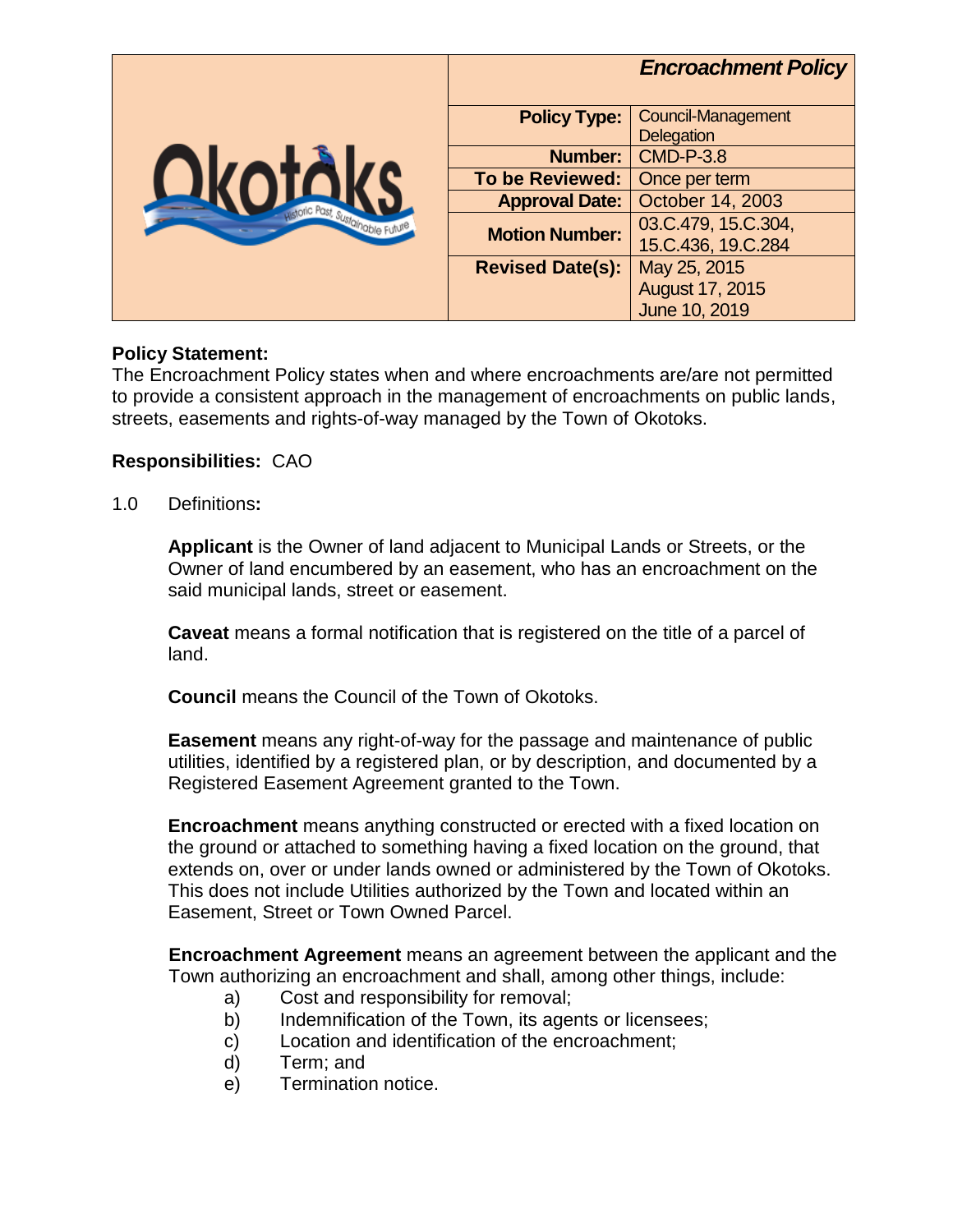

For the purposes of this Policy, the term Encroachment Agreement is used to apply to any agreement that authorizes an encroachment, including but not limited to Encroachment Agreements and Utility Right-of-Way Amending Agreements.

**Municipal Lands** means collectively, or individually, an easement, reserve or Town owned parcel.

**Owner** means the person, or persons, registered under the *Land Titles Act* as the owner of the fee simple estate in the land.

**Park** includes all municipal reserves (MR), environmental reserves (ER), conservation reserves (CR), municipal and school reserves (MSR) or school reserves (SR) as defined in the Municipal Government Act, (Sections 664, 665 and 666) or lands designated as Environmental Protection pursuant to the Land Use Bylaw or designated as public park by resolution of Council.

**Street** means any thoroughfare, highway, road, trail, avenue, viaduct, lane, alley, square, bridge, causeway, trestle, sidewalk, walkway, pathway, road right-of-way or other place, which are

- (a) shown as a road on a plan of survey that has been filed or registered in a land titles office, or
- (b) used as a public road,
- any part of which the public is entitled or permitted to use.

**Town Owned Parcel** means any land owned by the Town for which a certificate of title has been issued in accordance with the *Land Titles Act*, excluding Parks.

**Utility** means any one or more of the following:

- a) Systems for the distribution of gas, whether artificial or natural, electricity, telephone, cable television and oil products;
- b) Facilities for the storage, transmission, treatment, distribution or supply of water;
- c) Facilities for the collection, treatment, movement or disposal of sanitary sewage, including pumping stations;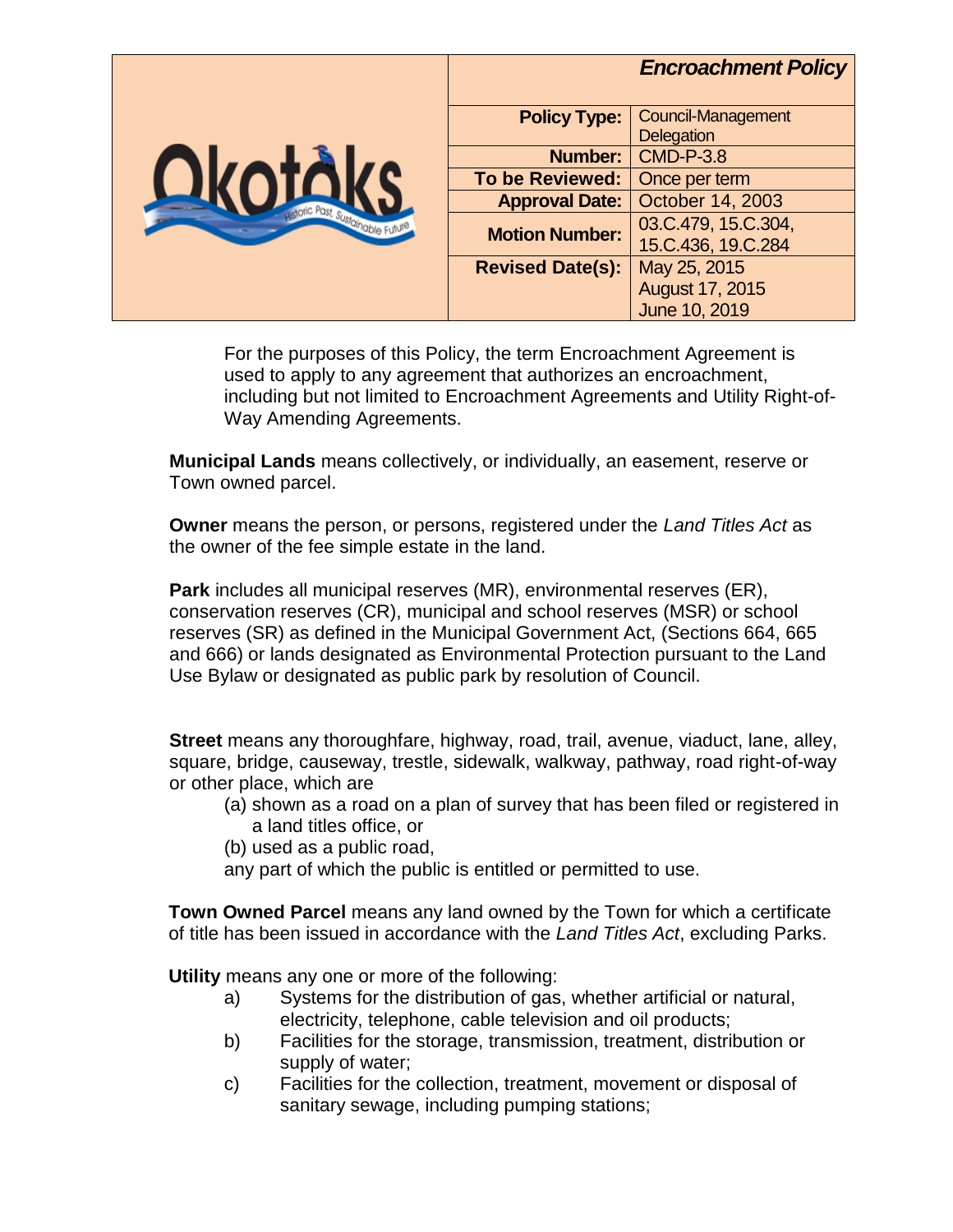

- d) Storm sewer drainage facilities, including collection at grade and below grade, pumping stations, stormwater ponds and wetlands;
- e) Any other items that may be prescribed by the Lieutenant Governor in Council by regulation.

## 2.0 Encroachment Policy

- 2.1 No encroachments of private development shall be allowed or authorized, except where:
	- a) An encroachment is identified as being authorized into a street, easement, or municipal lands under Section 3, 4, 5 or 6;
	- b) An encroachment has been authorized by the Town by written agreement; or
	- c) An application for an Encroachment Agreement has been made for an encroachment and is still being considered for authorization.
- 2.2 Unless an encroachment is authorized by the Town, the encroachment shall be removed from the affected street, easement, or municipal lands.
- 2.3 Where an Encroachment Agreement includes a provision for removal following notice by the Town, such notice will be made for a valid municipal purpose only.
- 2.4 Where an encroachment has been authorized by the Town, an Applicant shall pay the application fee established by Council and execute the Encroachment Agreement prepared and delivered by the Town, or the encroachment shall be removed from the street, easement, or municipal lands.
- 2.5 An Encroachment Agreement authorized by the Town, and executed by the Applicant, shall be registered by caveat on the title of the Applicant's land.
- 2.6 Utilities located within an easement, public utility lot, Town owned parcel or street authorized by the Town, will not be considered as an encroachment.
- 2.7 An authorized Encroachment Agreement does not release an Applicant from the responsibility to comply with any other Provincial or Federal requirements or municipal by-laws.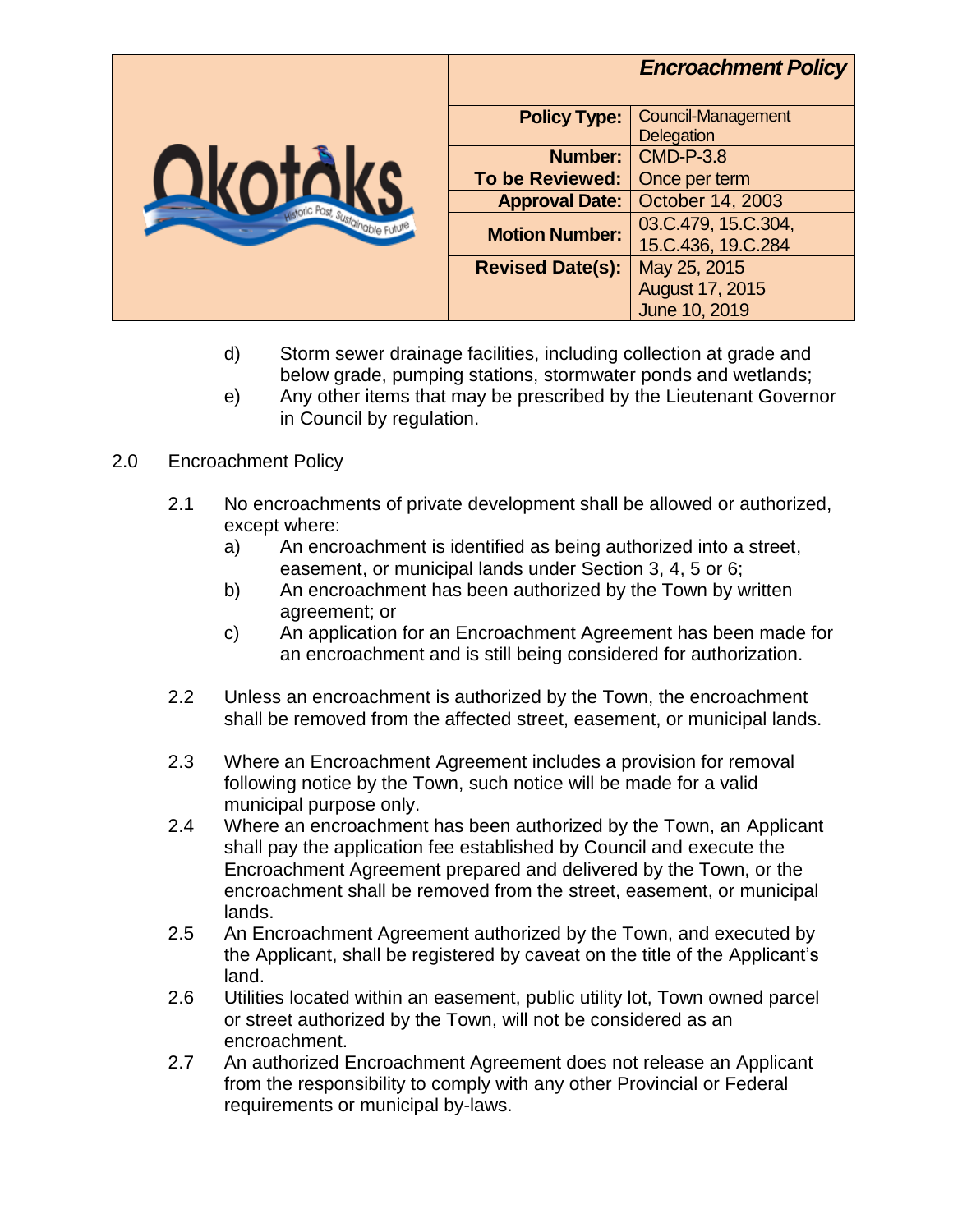|                              |                         | <b>Encroachment Policy</b>                     |
|------------------------------|-------------------------|------------------------------------------------|
| Jic Past, Sustainable Future | <b>Policy Type:</b>     | <b>Council-Management</b><br><b>Delegation</b> |
|                              | <b>Number:</b>          | <b>CMD-P-3.8</b>                               |
|                              | <b>To be Reviewed:</b>  | Once per term                                  |
|                              | <b>Approval Date:</b>   | October 14, 2003                               |
|                              | <b>Motion Number:</b>   | 03.C.479, 15.C.304,<br>15.C.436, 19.C.284      |
|                              | <b>Revised Date(s):</b> | May 25, 2015                                   |
|                              |                         | August 17, 2015                                |
|                              |                         | June 10, 2019                                  |

- 2.8 Every encroachment application shall be reviewed on its own merits, considering factors including but not limited to: effects of the encroachment(s) on the operation, maintenance and replacement of the affected utility or street; effects on the operation and maintenance of public lands or delivery of public services; effects on adjacent properties; details of any relevant easement agreement(s) on title; and risk to occupants, utility operators or the public.
- 2.9 All encroachment applications shall be referred to the operators or municipal departments responsible for all utilities, streets, easements, public lands or public services affected by the encroachment(s) for their comments and consent. Where consent is withheld by an affected operator or municipal department for reasons as outlined in section 2.8, the application shall be refused.
- 2.10 All expenses, costs, liabilities, or other risk associated with an authorized encroachment shall be borne by the Owner.
- 3.0 Guidelines For Encroachments into Parks
	- 3.1 An encroachment into a Park is not permitted and shall be removed from the Park except in accordance with Section 3.2.
	- 3.2 Shrubs, trees, or other plant or organic landscape materials may be permitted where the encroachment is deemed to be in the best interests of the public (i.e. improved aesthetics) and is approved by the Town in writing. Encroachment Agreements are not required for the encroachment of plant or organic landscape materials, provided written consent has been granted by the Town.
- 4.0 Guidelines for Encroachments into Town Owned Parcels (excluding Parks)
	- 4.1 Where an encroachment extends into a Town owned parcel, the Owner may apply to the Town for an Encroachment Agreement and the encroachment will be considered on its own merits in consultation with the applicable Town services and affected Utilities.
	- 4.2 The Owner shall remove an encroachment from a Town owned parcel if the Town determines that the encroachment is not acceptable, in accordance with Section 2.8.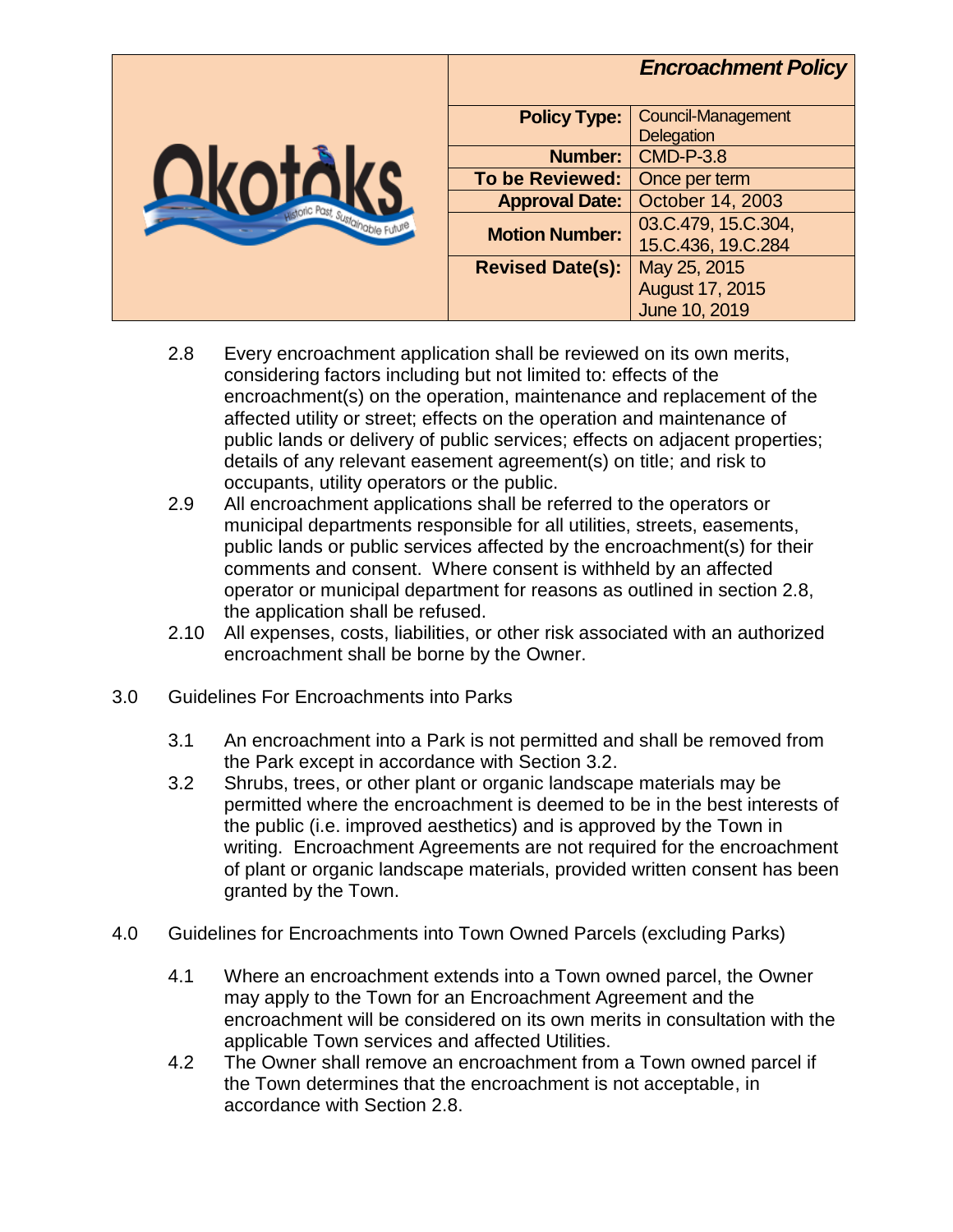|                          |                         | <b>Encroachment Policy</b>                     |
|--------------------------|-------------------------|------------------------------------------------|
| Past, Sustainable Future | <b>Policy Type:</b>     | <b>Council-Management</b><br><b>Delegation</b> |
|                          | Number:                 | <b>CMD-P-3.8</b>                               |
|                          | <b>To be Reviewed:</b>  | Once per term                                  |
|                          | <b>Approval Date:</b>   | October 14, 2003                               |
|                          | <b>Motion Number:</b>   | 03.C.479, 15.C.304,<br>15.C.436, 19.C.284      |
|                          | <b>Revised Date(s):</b> | May 25, 2015                                   |
|                          |                         | August 17, 2015<br>June 10, 2019               |

- 5.0 Guidelines for Encroachments into Streets
	- 5.1 Surface improvements such as driveways and sidewalks that do not project above finished grade and provide access to a site may encroach into a street and do not require an Encroachment Agreement.
	- 5.2 Irrigation systems installed prior to June 10, 2019 may encroach into a street and do not require an Encroachment Agreement, subject to approval by the Town. As of June 10, 2019, new private irrigation systems will not be permitted in streets.
	- 5.3 Encroachments into streets will be reviewed by Development Services and circulated to any other affected Town service and affected Utilities. If Development Services determines the encroachment to be acceptable, an Encroachment Agreement may be granted, subject to the Owner paying the applicable fees. If the encroachment is not deemed acceptable, the Owner will be required to remove the encroachment.
	- 5.4 Outdoor seating areas for eating establishments that have received approval from the Town and remain compliant with any License of Occupation issued by the Town may encroach into a street and do not require an Encroachment Agreement.
	- 5.5 Projecting Signs that comply with the Land Use Bylaw may encroach entirely into a street subject to issuance of an Encroachment Agreement, provided the sign does not, in the opinion of the Town, affect maintenance or operation of the street or safety of the public. In the Central Business Commercial (CCB) District, the Encroachment Agreement application fee established by Council is waved for the encroachment of projecting signs.
- 6.0 Guidelines for Encroachments into Easements
	- 6.1 Surface improvements such as driveways and sidewalks that do not project above finished grade and provide access to a site may encroach into an easement and do not require an Encroachment Agreement. Steps may be incorporated into sidewalks where necessary to transition from one elevation to another and provide safe access to a site. This does not include steps to access the entrance of a building from the sidewalk or finished grade.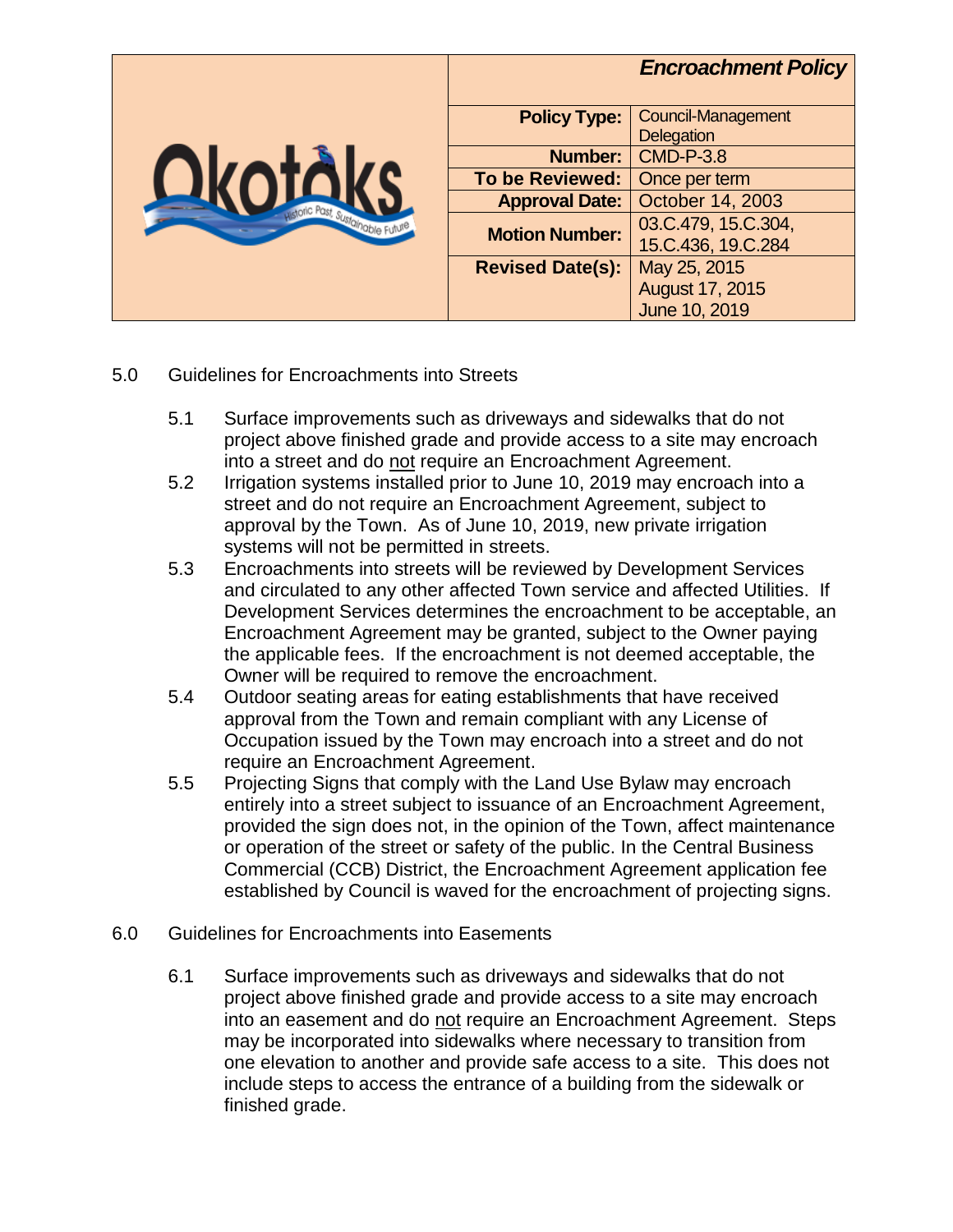

- 6.2 Fence sections that cross an easement perpendicular to the right of way may encroach into an easement and do not require an Encroachment Agreement.
- 6.3 Retaining Walls not greater than 0.3m (12") in height that cross an easement perpendicular to the right of way may encroach into an easement and do not require an Encroachment Agreement, provided, however, that this does not apply to rights-of-way or easements for the purpose of overland drainage.
- 6.4 Irrigation systems may encroach into an easement and do not require an Encroachment Agreement, subject to approval by the affected municipal departments and Utilities. This does not apply where irrigation systems are prohibited under other bylaws, policies or standards.
- 6.5 Non-permanent landscaping features such as mulch, perennial and annual plants, and landscape edging that does not project more than 0.2m above grade, may encroach into an easement and do not require an Encroachment Agreement.
- 6.6 Eaves of a residential building constructed at or above a height of 2.4m (7.8 ft) from finished grade, encroaching not more than 0.6m (1.96ft), may be considered provided the building or structure does not encroach and the encroachment does not, in the opinion of the Town, have the potential to interfere with the operation or maintenance of any above-ground features associated with the right-of-way (e.g. power lines, pedestals).
- 7.0 General Guidelines
	- 7.1 Notwithstanding any other provision of this policy, an encroachment shall not interfere with access to, or use, operation, maintenance or replacement of, utilities, easements or streets by the Town, owners of Utilities, or users of the utilities, easements or streets, and nothing in this policy is intended to restrict or limit any rights in relation to the access to, or use of, utilities, easements and streets.
	- 7.2 Notwithstanding any other provision of this policy, the Town reserves the right to limit the term of an Encroachment Agreement, or other authorization, or provide for the termination of an encroachment agreement, or other authorization.